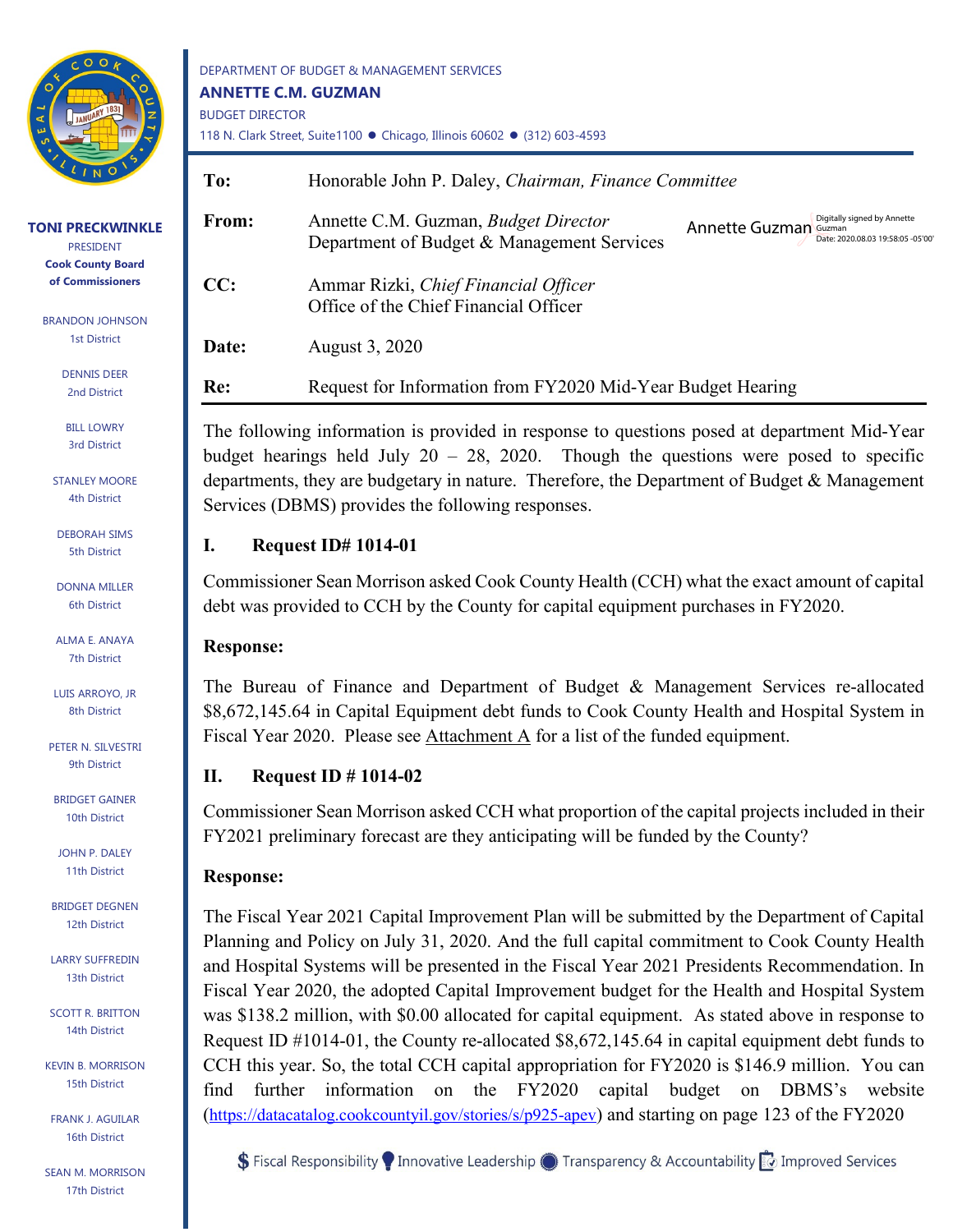Appropriation bill [\(https://www.cookcountyil.gov/sites/default/files/service/volume-1-web-adopted-2020.pdf\)](https://www.cookcountyil.gov/sites/default/files/service/volume-1-web-adopted-2020.pdf).

## **Request ID # 1014-03**

Commissioner Suffredin asked the Cook County Sheriff's Office (CCSO) if we [the County] can get reimbursed for the costs associated with State detainees that have not been transferred to State facilities?

#### **Response:**

The County is working to maximize the financial recovery of costs through all funding sources. In accordance with the recent presentations to the Board of Commissioners on the County's COVID-19 Financial Response Plan, there are multiple competing needs for the \$429 million funding the County received through the U.S. Treasury Department's CARES Act grant. Because these are costs incurred by the CCSO on behalf of the State, we would like to first try and recoup the cost from the State before allocating a portion of our CARES Act funding to cover these costs. At the same time, the Bureau of Finance and the CCSO are reviewing these costs to determine if they are eligible under the CARES Act funding.

#### **III. Request ID # 1014-04**

Commissioner Suffredin asked CCH what the cost of care provide via telehealth versus in-person care is.

#### **Response:**

Though the question was asked in relation to the cost of telehealth provided by CCH, the Bureau of Finance wanted to provide Commissioner Suffredin a response to this question as it relates to costs incurred by the County. According to the Department of Risk Management, we are currently looking to review year-over-year telehealth utilization as this information becomes available from Blue Cross Blue Shield of Illinois. The analysis of our claims data is evolving as our plan administrator updates its reporting. We anticipate having an updated analysis for the PPO plan in the near future.

As always, please let us know if you have any additional questions.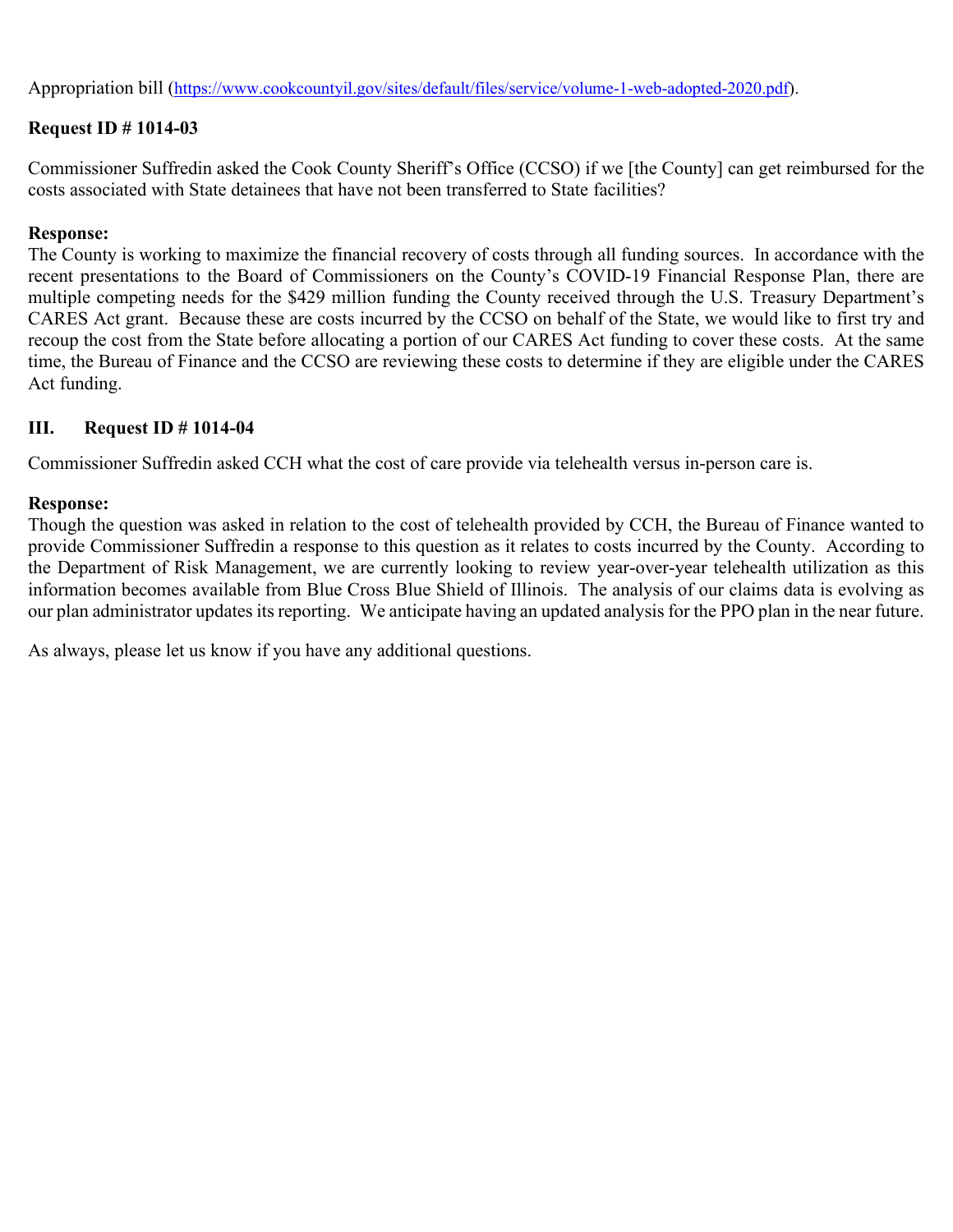# Attachment A

# Debt Funded FY2020 CCH Capital Equipment

Attached